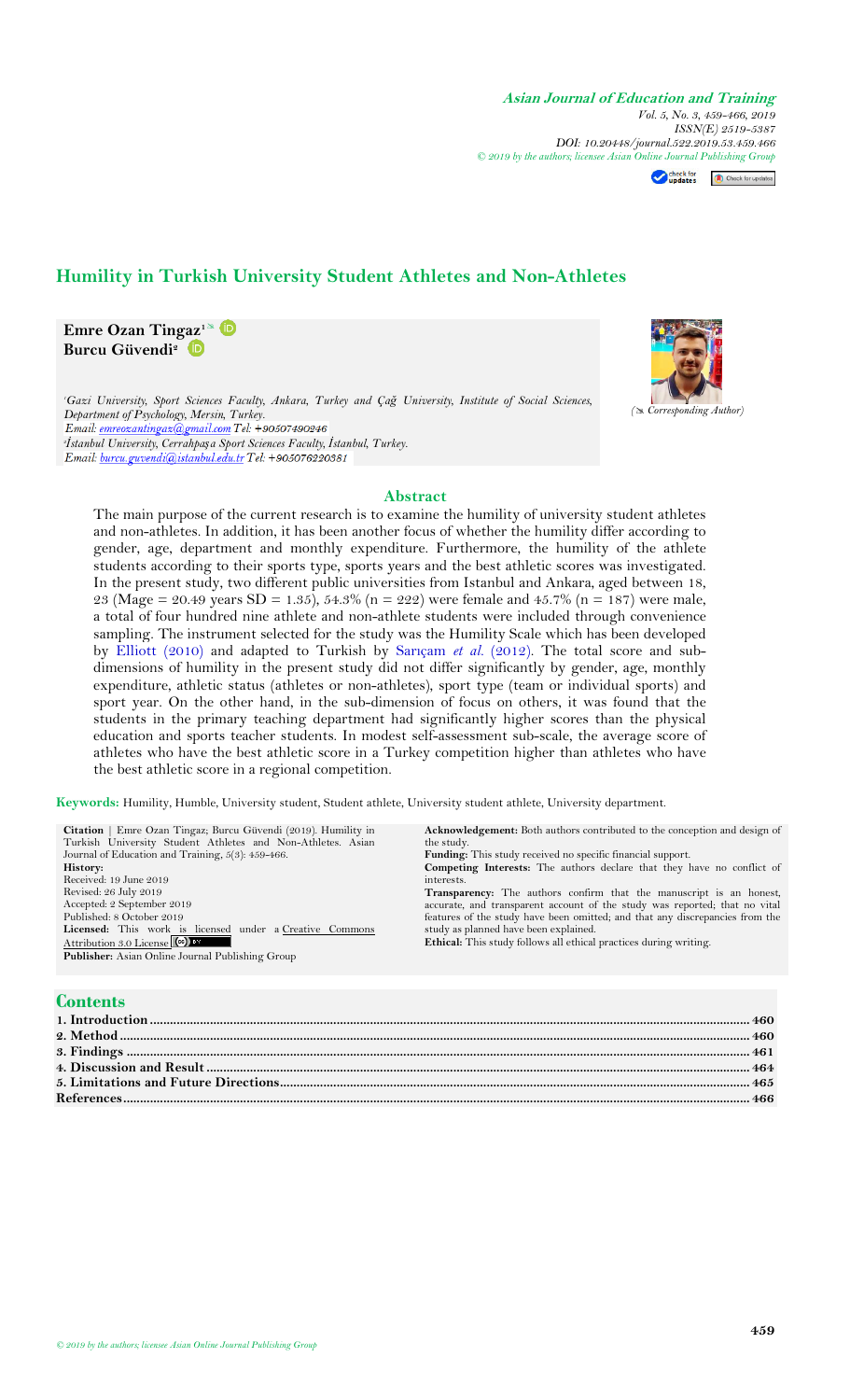### **Contribution of this paper to the literature**

This study contributes to the existing literature by examining the humility of university student athletes and non-athletes.

### <span id="page-1-0"></span>**1. Introduction**

Humility is not about being arrogant, self-centered or jealous, but about being respectful and open-minded [\(Peters](#page-7-3) *et al.*, 2011). In other words, humility is a desirable personal trait that reflects the desire to understand self, expressed as identity, strengths, and boundaries, and is linked to the perspective of the self in relation to others [\(Nielsen](#page-7-4) *et al.*, 2010). [Hökelekli \(2007\)](#page-7-5) remarks that humility is something very different in the case of failure or negative personality stuck into a sense of self. It means not to consider itself superior in a deep perspective and to have a moderate self-perception. He additionally explain that the authority, wealth, talent, fame, bodily strength and beauty, success, such as to come to give more importance to temporary things, to see them as a means of service and help to the development and maturation of himself and others. [Seligman \(2002\)](#page-7-6) points out that humility is an important pattern in controlling self-control and negative desires of the self, preventing self-justification according to the wishes of the self, and contributing to the ability to conduct beneficial behaviors towards others. A humble personality, thanks to his/her deep inner world, loves and cares for other people, sees them as superior as he/she deserves and values them very much. According to [Topçu \(2012\)](#page-7-7) the humble individual who acts regardless of earthly values belonging to others, avoids affectation and unpretentious behaviors, acts according to reality, and does not get false pride and grandiosity about himself. The greatest motivation that drives him to engage in such words and behaviors is his mature personality. Humble individuals see their mistakes as a part of human life and are therefore very open to the offer of assistance directed at correcting their mistakes [\(Elliott, 2010\)](#page-7-0).

When the field literature is examined, it is seen that the researches on humility are limited in the field of sports [\(McNamee, 2002;](#page-7-8) [Brymer and Oades, 2009;](#page-7-9) [Austin, 2014;](#page-7-10) [Foster, 2019\)](#page-7-11). On the other hand, when examined in other studies conducted with sports, [Sevde and Tuncel \(2012\)](#page-7-12) concluded that tolerance is an indispensable necessity in preventing negativities such as disrespect, insight, fighting and violence in sports. Çağ[layan](#page-7-13) *et al.* [\(2017\)](#page-7-13) advocate the view that the level of forgiveness of the students doing sports was higher than those who did not. [Türkçapar and Karademir \(2016\)](#page-7-14) examined the modesty levels of individuals who took formation education and reported that the moderation level of the formation group students who participated in the study was above average. While there was no difference in humility among students according to income level and age variables, it was determined that women's scores were significantly higher than men's. [Aksoy](#page-7-15) *et al.* (2017) in the study in which the university students examined the levels of happiness and humility; It was determined that gender, age, number of siblings, place of birth, place of residence during the university education, class level and parental education level did not make a significant difference in the humility level of the students, and that the place where the majority of life was spent caused a significant difference. They further point out that there was no significant relationship between students' happiness and humility levels. [Gediksiz \(2013\)](#page-7-16) concluded that there is no significant relationship between humility and psychological well-being. He additionally noted that humility levels of university students did not show significant differences in terms of gender, perceived income level, parental attitudes.

#### <span id="page-1-1"></span>**2. Method**

# *2.1. Participants*

In the present study, two different public universities from Istanbul and Ankara, aged between 18-23 (Mage = 20.49 years SD = 1.35), 54.3% (n = 222) were female and 45.7% (n = 187) were male, a total of four hundred nine athlete and non-athlete students were included through convenience sampling.

#### *2.2. Instruments*

The instrument selected for the study was the Humility Scale which has been developed by [Elliott \(2010\)](#page-7-0) and adapted to Turkish by Sarıçam et al. [\(2012\)](#page-7-1). The scale has 13 items and four factors called as openness, selfforgetfulness, modest self-assessment and focus on others. The items were rated on a 5-point scale (1 = completely disagree,  $5 =$  completely agree). 1, 2, 3, 4, 5, 6. Items are reverse scored. The lowest score that can be obtained from the scale is 13 and the highest score is 60. The high score obtained from the scale is related to high humility. Internal consistency coefficient stated as .63 for openness sub-dimension, .67 for self-forgetfulness sub-dimension, .72 for modest self-assessment sub-dimension, .79 for focus on others sub dimension and .81 for whole scale.

#### *2.3. Statistics*

The statistical analyses were carried out using SPSS 23. Initially it was determined whether there were missing and mistaken data. Total scores of the participants' humility scale were calculated and outlier analysis was performed. Then, skewness and kurtosis coefficients were calculated for the purpose of normality analysis. The kurtosis and skewness coefficients were found to be within ± 1 range for both scale total score and subscales. Parametric tests were preferred because histogram and Q-Q Plot graphs did not deviate from normal distribution.

Independent sample t test was carried out to determine whether the total and subscale scores of the humility scale showed a significant difference according to gender, whether or not to do sports, and sports types. One Way ANOVA was carried out to determine whether the total and subscale scores of the humility scale showed a significant difference according to the participants' department, monthly expenditure, sports year and athletic scores. Bonferroni test from post-hoc tests was carried out for significant differences. Probabilities below p=0.05 were regarded as significant.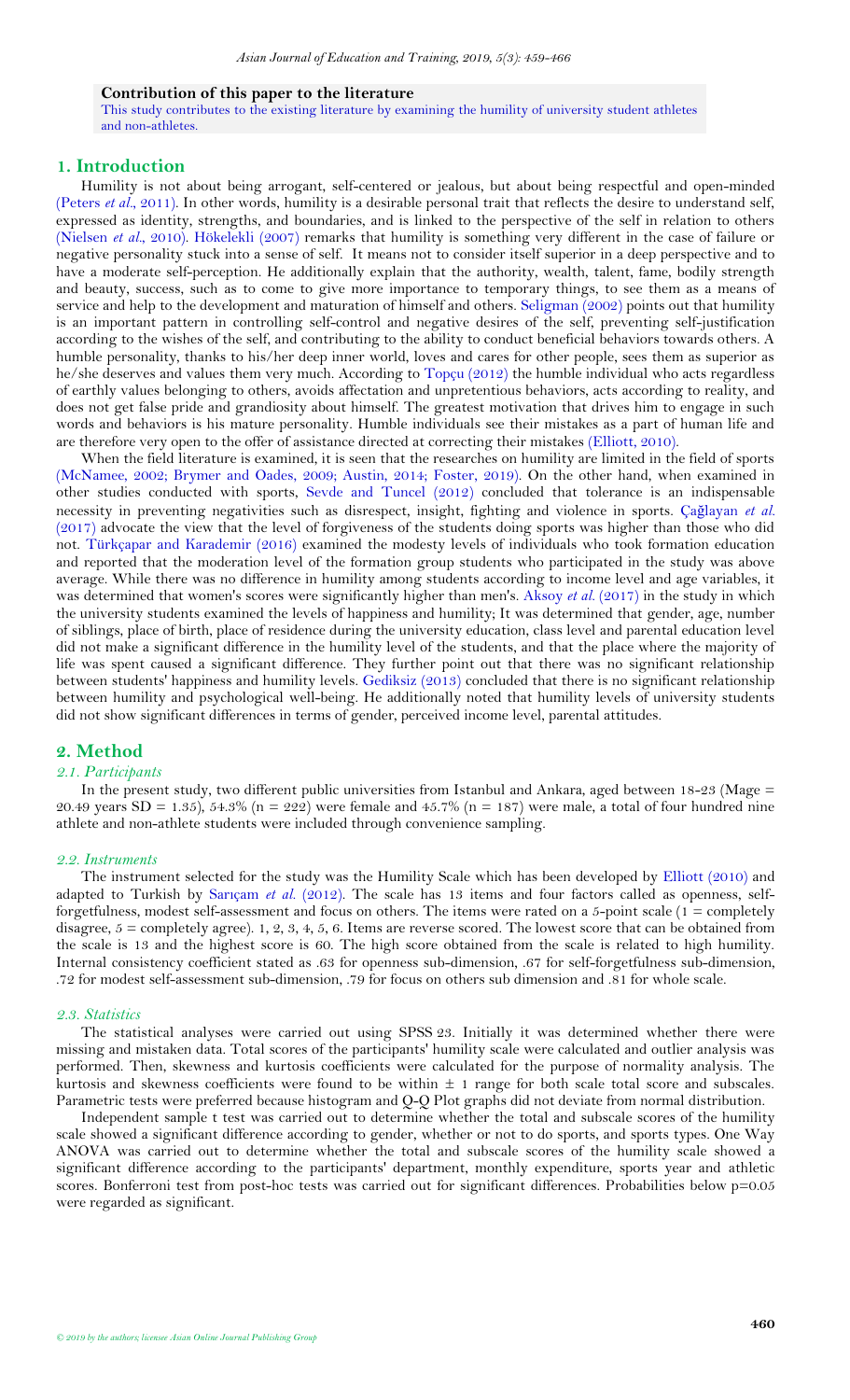# <span id="page-2-1"></span><span id="page-2-0"></span>**3. Findings**

| Variable                 |                                       | $\mathbf n$ | %        |
|--------------------------|---------------------------------------|-------------|----------|
| Age                      | 18,00                                 | 27          | $_{7,5}$ |
|                          | 19,00                                 | 62          | 17,2     |
|                          | 20,00                                 | 89          | 24,7     |
|                          | 21,00                                 | 97          | 26,9     |
|                          | 22,00                                 | 59          | 16,3     |
|                          | 23,00                                 | 27          | 7,5      |
|                          | Physical education and sport teaching | 87          | 22.3     |
|                          | Trainer education                     | 37          | 9.5      |
| Department               | Sport management                      | 25          | 6.4      |
|                          | Recreation                            | 56          | 14.3     |
|                          | Special education teaching            | 23          | 5.9      |
|                          | Primary school teaching               | 163         | 41.7     |
| Monthly expenditure      | 0-500 TL (0-75 €)                     | 149         | 36.4     |
|                          | 501-1000 (75-150 €)                   | 156         | 38.1     |
|                          | 1001-1500 (150-225 €)                 | 76          | 18.6     |
|                          | $1501 + (225 + \epsilon)$             | 28          | 6.8      |
| Athletic status          | Athletes                              | 181         | 44.3     |
|                          | Non-athletes                          | 228         | 55.7     |
| Sport type               | Team sports                           | 99          | 57.9     |
|                          | Individual sports                     | 72          | 42.1     |
| Sports year              | $0-1$ year                            | 19          | 10.5     |
|                          | 2-4 years                             | 56          | 30.9     |
|                          | $5-7$ years                           | 48          | 26.5     |
|                          | 8-10 years                            | 31          | 17.1     |
|                          | $10+ years$                           | 27          | 14.9     |
| The best athletic scores | N <sub>o</sub>                        | 53          | 32.7     |
|                          | Province competition                  | 30          | 18.5     |
|                          | Region competition                    | 34          | 21.0     |
|                          | Turkey competition                    | 45          | 27.8     |

**Table-1.** Demographic characteristics of participants.

As shown in [Table 1;](#page-2-1) 21.3% ( $n = 87$ ) of Physical Education and Sports Teaching, 9% ( $n = 37$ ) of Trainer Education, 6.1% (n = 25) of Sports Management, 13.7% (n = 56) of Recreation, 5.6% (n = 23) of them are in Special Education Teaching and  $39.9\%$  (n = 163) are in Primary School Teaching Department. When the monthly expenditures are examined; 36.4% (n = 149) 0-500 TL (0-75 €), 38.1% (n = 156) 501-1000 TL (75-150 €), 18.6% (n  $= 76$ ) of 1001-1500 TL (75-225 €), 6.8% (n = 28) of which 1500+ TL (225+ €) is spent. The amount of expenditure is categorized as national scholarship (500 TL-75  $\epsilon$ ). While 44.3% (n = 181) of the students were athletes, 55.7% (n  $= 228$ ) were not athletes. While 57.9% (n = 99) of the athletes do football, basketball, volleyball and handball team sports, 42.1% (n = 72) do individual sports such as athletics, judo, swimming, taekwondo, karate and wrestling. The distribution of the number of people in the branches was categorized as individual and team sports due to the imbalance. When the sports years are examined; 10.5% (n = 19) 0-1 years, 30.9% (n = 56) 2-4 years, 26.5% (n = 48) 5-7 years, 17.1% ( $n = 31$ ) 8-10 years. 14.9% ( $n = 27$ ) stated that they had been doing sports for more than 10 years. When the best top three athletic scores are examined,  $32.7\%$  (n=53) does not have a place in top three, 18.5% (n=30) has top three in a province competition,  $21\%$  (n=34) has top three in a region competition and 27.8% (n=45) has top three in a Turkey competition.

**Table-2.** T-test result of total and sub-scales of humility by gender.

<span id="page-2-2"></span>

| Humility               | Gender | N   | M     | <b>SD</b> | t     | р    |
|------------------------|--------|-----|-------|-----------|-------|------|
| Total                  | Female | 222 | 41.08 | 3.98      | .170  | .865 |
|                        | Male   | 187 | 41.01 | 3.70      |       |      |
| <b>Openness</b>        | Female | 222 | 9.21  | 1.93      | .179  | .858 |
|                        | Male   | 187 | 9.17  | 2.04      |       |      |
| Self-forgetfulness     | Female | 222 | 11.27 | 2.39      | 1.149 | .248 |
|                        | Male   | 187 | 11.01 | 2.19      |       |      |
| Modest self-assessment | Female | 222 | 9.30  | 2.33      | 1.471 | .149 |
|                        | Male   | 187 | 9.65  | 2.41      |       |      |
| Focus on others        | Female | 222 | 11.28 | 2.26      | .499  | .618 |
|                        | Male   | 187 | 11.17 | 2.28      |       |      |

When [Table 2](#page-2-2) was examined, it can be said that the total score of humility ( $t= .170$ ,  $p> .05$ ) and subscales of openness (t= .179, p> .05), self-forgetfulness (t= 1.149, p> .05), modest self-assessment (t= 1.471, p> .05) and focus on others (t= .499, p> .05) did not differ significantly by gender.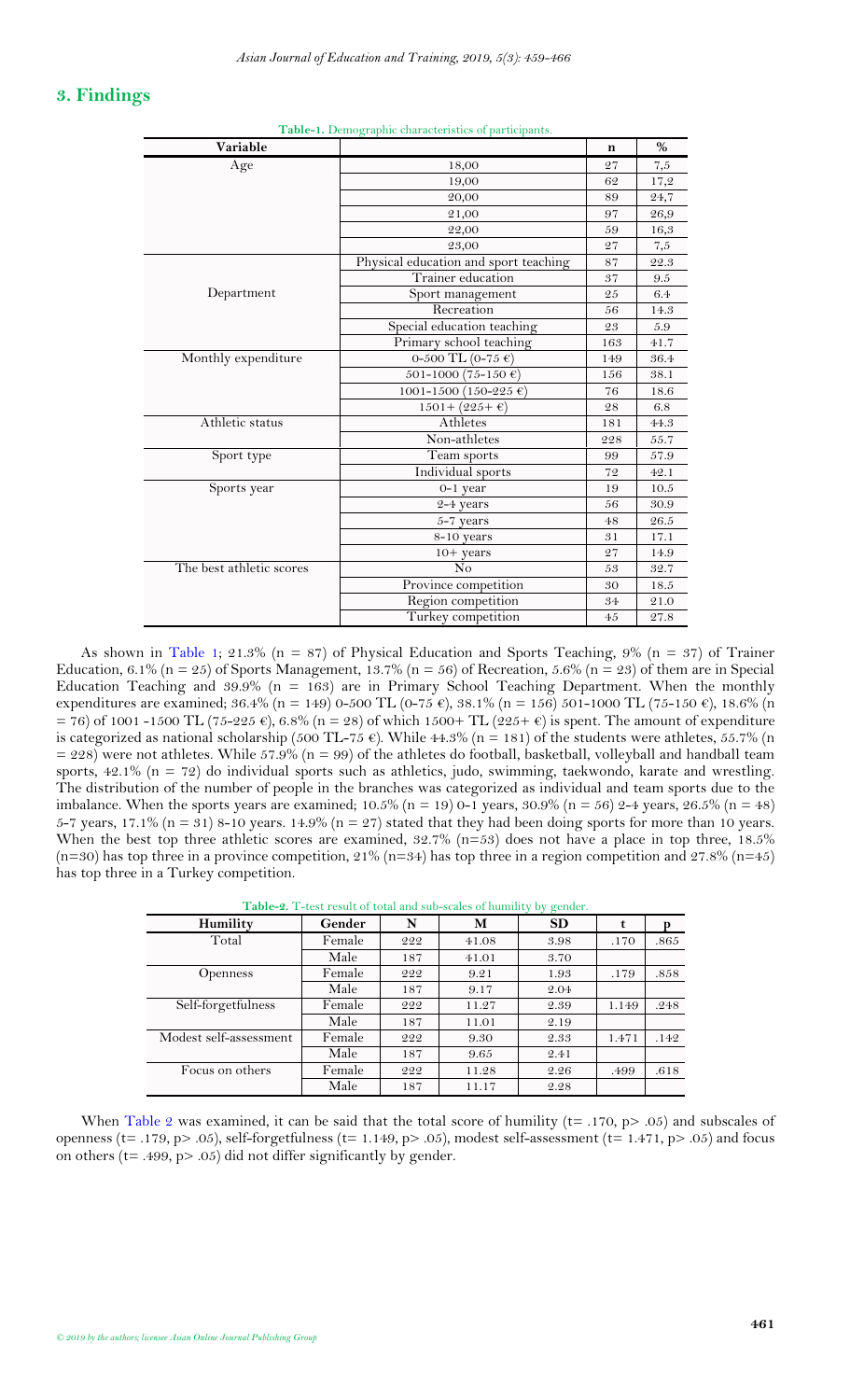*Asian Journal of Education and Training, 2019, 5(3): 459-466*

<span id="page-3-0"></span>

| Humility               |       |             | M     | <b>SD</b>                          | F     | p    |
|------------------------|-------|-------------|-------|------------------------------------|-------|------|
|                        | 18.00 | 27          | 42.25 | 3.49                               |       |      |
|                        | 19.00 | 62          | 41.64 | 4.19                               |       |      |
|                        | 20.00 | $\rm 89$    | 40.62 | $\boldsymbol{3.83}$                |       |      |
| Total                  | 21.00 | 97          | 40.55 | 3.74                               | 2.132 | .061 |
|                        | 22.00 | 59          | 41.23 | 3.96                               |       |      |
|                        | 23.00 | $\sqrt{27}$ | 42.51 | $3.4\mathbf{\textcolor{black}{Q}}$ |       |      |
|                        | Total | 361         | 41.14 | $3.87\,$                           |       |      |
|                        | 18.00 | 27          | 9.22  | 1.88                               |       |      |
|                        | 19.00 | 62          | 9.46  | 1.98                               |       |      |
|                        | 20.00 | 89          | 9.06  | 1.94                               |       |      |
| Openness               | 21.00 | 97          | 9.14  | 1.76                               | .460  | .806 |
|                        | 22.00 | 59          | 9.35  | 2.14                               |       |      |
|                        | 23.00 | 27          | 9.44  | 2.04                               |       |      |
|                        | Total | 361         | 9.24  | 1.93                               |       |      |
|                        | 18.00 | 27          | 11.48 | 2.31                               |       |      |
|                        | 19.00 | 62          | 11.09 | 2.38                               |       |      |
|                        | 20.00 | 89          | 10.79 | 2.22                               |       |      |
| Self-forgetfulness     | 21.00 | 97          | 11.09 | 2.26                               | 1.391 | .227 |
|                        | 22.00 | 59          | 11.22 | 2.62                               |       |      |
|                        | 23.00 | 27          | 12.07 | 2.12                               |       |      |
|                        | Total | 361         | 11.14 | 2.33                               |       |      |
|                        | 18.00 | 27          | 9.77  | $2.45\,$                           |       |      |
|                        | 19.00 | 62          | 9.69  | 2.44                               |       |      |
|                        | 20.00 | 89          | 9.37  | 2.46                               |       |      |
| Modest self-assessment | 21.00 | 97          | 9.24  | 2.15                               | .580  | .715 |
|                        | 22.00 | 59          | 9.67  | 2.38                               |       |      |
|                        | 23.00 | 27          | 9.18  | 2.23                               |       |      |
|                        | Total | 361         | 9.45  | 2.34                               |       |      |
|                        | 18.00 | 27          | 11.77 | 2.02                               |       |      |
|                        | 19.00 | 62          | 11.38 | 2.26                               |       |      |
|                        | 20.00 | 89          | 11.39 | $2.37\,$                           |       |      |
| Focus on others        | 21.00 | 97          | 11.07 | 2.33                               | .983  | .428 |
|                        | 22.00 | 59          | 10.98 | 2.24                               |       |      |
|                        | 23.00 | 27          | 11.81 | 2.09                               |       |      |
|                        | Total | 361         | 11.29 | 2.27                               |       |      |

**Table-3.** One way ANOVA results of total and sub-scales of humility by age.

As can be seen in [Table 3,](#page-3-0) it was found that the total score and the subscales of the humility did not differ significantly by age (p> .05).

<span id="page-3-1"></span>

| Table-4. One way ANOVA results of total and sub-scales of humility by department. |                                        |             |           |               |              |                   |     |  |
|-----------------------------------------------------------------------------------|----------------------------------------|-------------|-----------|---------------|--------------|-------------------|-----|--|
|                                                                                   | N                                      | M           | <b>SD</b> | F             | $\mathbf{p}$ | <b>Bonferroni</b> |     |  |
|                                                                                   | PE and sport teaching                  | 87          | 40.80     | 3.53          |              |                   |     |  |
|                                                                                   | Trainer education                      | 37          | 41.32     | 3.88          |              |                   |     |  |
|                                                                                   | Sport management                       | 25          | 42.08     | 5.01          |              | .344              |     |  |
| Total                                                                             | Recreation                             | 56          | 40.35     | 3.73          | 1.131        |                   |     |  |
|                                                                                   | Special education teaching             | 23          | 42.04     | 4.26          |              |                   |     |  |
|                                                                                   | Primary school teaching                | 163         | 41.00     | 3.80          |              |                   |     |  |
|                                                                                   | PE and sport teaching                  | 87          | 9.40      | 2.11          |              |                   |     |  |
|                                                                                   | Trainer education                      | 37          | 9.40      | 1.99          |              |                   |     |  |
|                                                                                   | Sport management                       | 25          | 9.04      | 2.09          | .711         | .615              |     |  |
| <b>Openness</b>                                                                   | Recreation                             | 56          | 8.83      | 2.27          |              |                   |     |  |
|                                                                                   | Special education teaching             | 23          | 9.26      | 2.24          |              |                   |     |  |
|                                                                                   | Primary school teaching                | 163         | 9.09      | 1.79          |              |                   |     |  |
|                                                                                   | PE and sport teaching                  | 87          | 11.21     | $2.15\,$      |              | .466              |     |  |
|                                                                                   | Trainer education                      | 37          | 11.54     | 2.11          |              |                   |     |  |
|                                                                                   | Sport management                       | 25          | 10.56     | $\sqrt{2.45}$ | .923         |                   |     |  |
| Self-forgetfulness                                                                | Recreation                             | 56          | 11.10     | $2.48\,$      |              |                   |     |  |
|                                                                                   | Special education teaching             | 23          | 11.65     | 2.62          |              |                   |     |  |
|                                                                                   | Primary school teaching                | 163         | 10.98     | 2.32          |              |                   |     |  |
|                                                                                   | PE and sport teaching                  | 87          | 9.58      | 2.35          |              |                   |     |  |
|                                                                                   | Trainer education                      | 37          | 8.81      | 1.89          |              |                   |     |  |
|                                                                                   | Sport management                       | 25          | 10.52     | $2.32\,$      | 1.679        | .139              |     |  |
| Modest self-                                                                      | Recreation                             | 56          | $9.35\,$  | 2.60          |              |                   |     |  |
| assessment                                                                        | Special education teaching             | 23          | 9.69      | 2.09          |              |                   |     |  |
|                                                                                   | Primary school teaching                | 163         | 9.42      | 2.42          |              |                   |     |  |
|                                                                                   | $\overline{PE}$ and sport teaching (a) | 87          | 10.59     | 2.34          |              |                   |     |  |
|                                                                                   | Trainer education (b)                  | 37          | 11.56     | 1.96          |              |                   |     |  |
|                                                                                   | Sport management (c)                   | 25          | 11.96     | 2.18          |              | $.023*$           | f>a |  |
| Focus on others                                                                   | Recreation $(d)$                       | 56          | 11.05     | 2.46          | 2.632        |                   |     |  |
|                                                                                   | Special education teaching (e)         | $\sqrt{23}$ | 11.43     | 2.65          |              |                   |     |  |
|                                                                                   | Primary school teaching (f)            | 163         | 11.50     | 2.12          |              |                   |     |  |

**PE**=Physical education;  $*p < .05$ .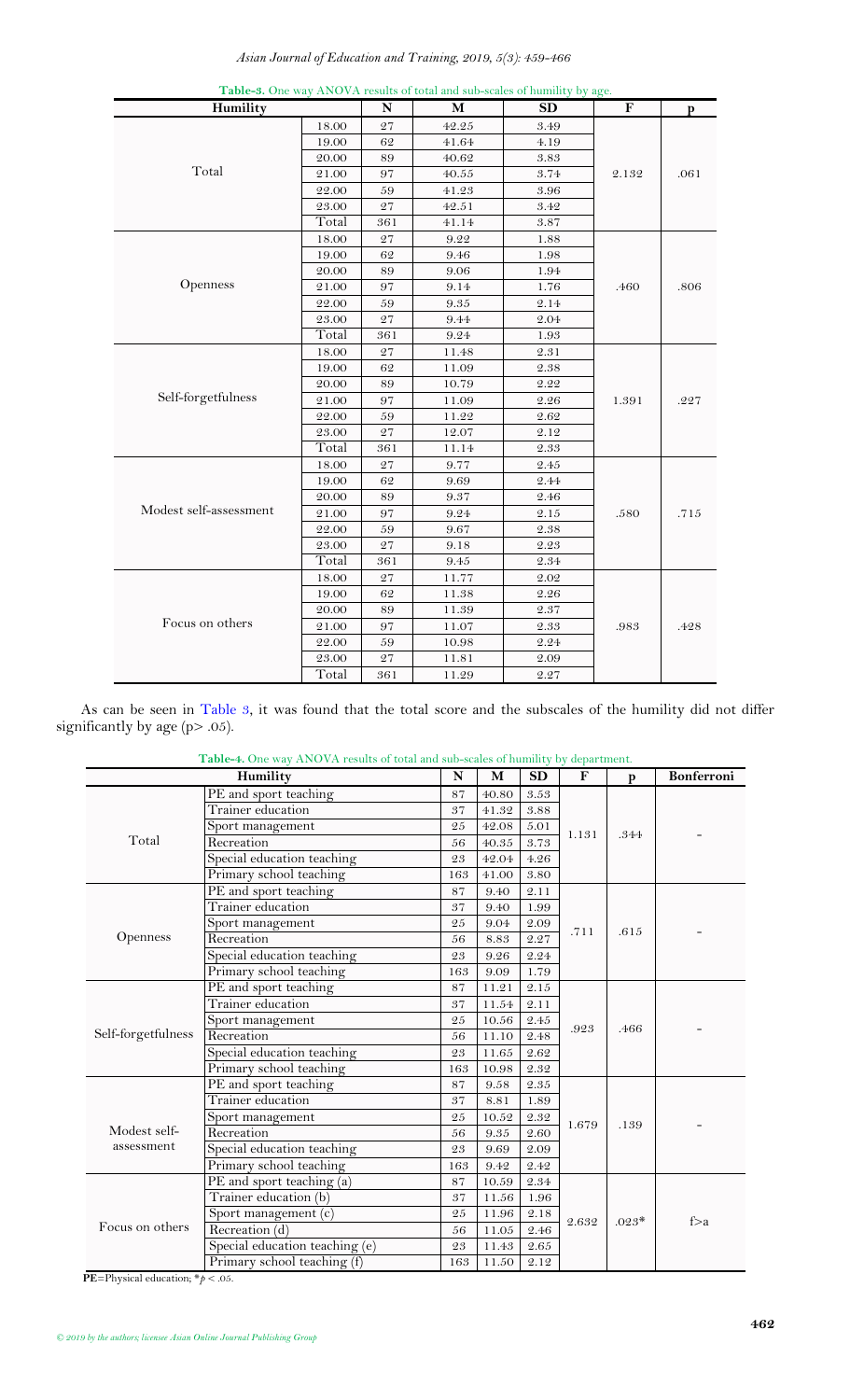#### *Asian Journal of Education and Training, 2019, 5(3): 459-466*

When [Table 4](#page-3-1) is examined, it is observed that the F value is not significant of the total score of humility ( $F_{(5-1)}$ 385)=.1.131; p>.05), openness (F<sub>(5-385)</sub>=.711; p>.05), self-forgetfulness (F<sub>(5-385)</sub>= .923; p>.05), modest self-assessment  $(F_{(5-385)}=1.679; p>0.05)$ . However the F value is significant for the subscale of focus on others  $(F_{(5-385)}=.2.632; p<.05)$ . The homogeneity of the variances was tested to determine which groups belong to the difference  $(p = .400, p > .05)$ . Bonferroni test was carried out because of does not require equal sample number, exhibit the differences between groups consistency and avoided I and II type errors [\(Miller, 1969\)](#page-7-17).

It can be seen that the difference between the mean scores of the sub-dimension of the primary school students' focus on others ( $M = 11.50$ ,  $SD = 2.12$ ) and the mean score of the students of physical education and sports teachers ( $M = 10.59$ ,  $SD = 2.34$ ) were significant ( $p < .05$ ). However, there is no significant difference between trainer education (M=11.56, SD=1.96), sport management (M= 11.96, SD=2.18), recreation (M=11.05, SD=2.46) and special education teaching  $(M=11.43, SD=2.65)$ .

<span id="page-4-0"></span>

| Humility               |                                    | N   | M     | <b>SD</b> | F     | p    |
|------------------------|------------------------------------|-----|-------|-----------|-------|------|
| Total                  | 0-500 TL (0-75 €)                  | 149 | 41.30 | 3.78      |       |      |
|                        | $501-1000(75-150 \epsilon)$        | 156 | 41.03 | 3.78      | .547  | .651 |
|                        | 1001-1500 (150-225 €)              | 76  | 40.81 | 4.22      |       |      |
|                        | $1501 + (225 + \epsilon)$          | 28  | 40.42 | 3.62      |       |      |
| <b>Openness</b>        | 0-500 TL (0-75 €)                  | 149 | 9.06  | 1.81      |       |      |
|                        | 501-1000 (75-150 €)                | 156 | 9.41  | 2.05      | .985  |      |
|                        | 1001-1500 (150-225 $\epsilon$ )    | 76  | 9.05  | 2.26      |       | .400 |
|                        | $1501 + (225 + \epsilon)$          | 28  | 9.07  | 1.58      |       |      |
| Self-forgetfulness     | 0-500 TL (0-75 €)                  | 149 | 11.50 | 2.34      |       |      |
|                        | $501-1000$ (75-150 €)              | 156 | 10.79 | 2.25      |       |      |
|                        | 1001-1500 (150-225 $\epsilon$ )    | 76  | 11.25 | 2.37      | 2.467 | .062 |
|                        | $1501 + (225 + \epsilon)$          | 28  | 11.10 | 2.04      |       |      |
| Modest self-assessment | 0-500 TL (0-75 $\epsilon$ )        | 149 | 9.57  | 2.43      |       |      |
|                        | $501-1000$ (75-150 €)              | 156 | 9.64  | 2.33      |       |      |
|                        | 1001-1500 (150-225 $\epsilon$ )    | 76  | 9.18  | 2.45      | 1.772 | .152 |
|                        | $1501 + (225 + \epsilon)$          | 28  | 8.67  | 1.90      |       |      |
| Focus on others        | 0-500 TL (0-75 €)                  | 149 | 11.16 | 2.14      |       |      |
|                        | 501-1000 (75-150 €)                | 156 | 11.19 | 2.34      |       |      |
|                        | $1001 - 1500 (150 - 225 \epsilon)$ | 76  | 11.32 | 2.21      | .317  | .813 |
|                        | $1501 + (225 + \epsilon)$          | 28  | 11.57 | 2.74      |       |      |

|  |  |  |  | <b>Table-5.</b> One way ANOVA results of total and sub-scales of humility by monthly expenditure. |
|--|--|--|--|---------------------------------------------------------------------------------------------------|
|  |  |  |  |                                                                                                   |

<span id="page-4-1"></span>As can be seen in [Table 5,](#page-4-0) total score and subscales of the humility scale did not change according to monthly expenditure (p> .05).

| Athletic status | N   | M     | <b>SD</b> | t     | p    |
|-----------------|-----|-------|-----------|-------|------|
| Athlete         | 181 | 41.19 | 3.69      | .663  | .507 |
| Non-athlete     | 228 | 40.93 | 3.98      |       |      |
| Athlete         | 181 | 9.29  | 2.04      | .883  | .378 |
| Non-athlete     | 228 | 9.11  | 1.93      |       |      |
| Athlete         | 181 | 11.39 | 2.19      | 1.826 | .069 |
| Non-athlete     | 228 | 10.97 | 2.38      |       |      |
| Athlete         | 181 | 9.25  | 2.41      | 1.558 | .120 |
| Non-athlete     | 228 | 9.62  | 2.33      |       |      |
| Athlete         | 181 | 11.24 | 2.33      | .129  | .897 |
| Non-athlete     | 228 | 11.21 | 2.23      |       |      |
|                 |     |       |           |       |      |

**Table-6.** T-test result of total and sub-scales of humility by athletic status.

<span id="page-4-2"></span>When [Table 6](#page-4-1) examined it can be seen that there is no significant difference total score of humility scale ( $t=$ .663, p> .05), openness (t= .883, p> .05), self-forgetfulness (t= 1.826, p> .05), modest self-assessment t= 1.558, p> .05) and focus on others subscales ( $t=$  .129, p $>$  .05).

|                        |                   |    |       | $\sqrt{1}$ |       |      |
|------------------------|-------------------|----|-------|------------|-------|------|
| Humility               | Type of sports    | N  | М     | <b>SD</b>  | t     |      |
| Total                  | Team sports       | 99 | 41.39 | 3.99       | 1.136 | .258 |
|                        | Individual sports | 72 | 40.76 | 3.25       |       |      |
| <b>Openness</b>        | Team sports       | 99 | 9.41  | 2.10       | .861  | .391 |
|                        | Individual sports | 72 | 9.13  | 2.00       |       |      |
| Self-forgetfulness     | Team sports       | 99 | 11.34 | 2.22       | .134  | .894 |
|                        | Individual sports | 72 | 11.38 | 2.14       |       |      |
| Modest self-assessment | Team sports       | 99 | 9.25  | 2.34       | .192  | .848 |
|                        | Individual sports | 72 | 9.18  | 2.50       |       |      |
| Focus on others        | Team sports       | 99 | 11.38 | 2.47       | .903  | .368 |
|                        | Individual sports | 72 | 11.05 | 2.15       |       |      |

**Table-7.** T**-**test result of total and sub-scales of humility by athletic status by type of sports.

When [Table 7](#page-4-2) examined it can be seen that there is no significant difference total score of humility scale (t= 1.136, p> .05), openness (t= .861, p> .05), self-forgetfulness (t= .134, p> .05), modest self-assessment (t= .192, p> .05) and focus on others subscales ( $t=$  .903, p $>$  .05).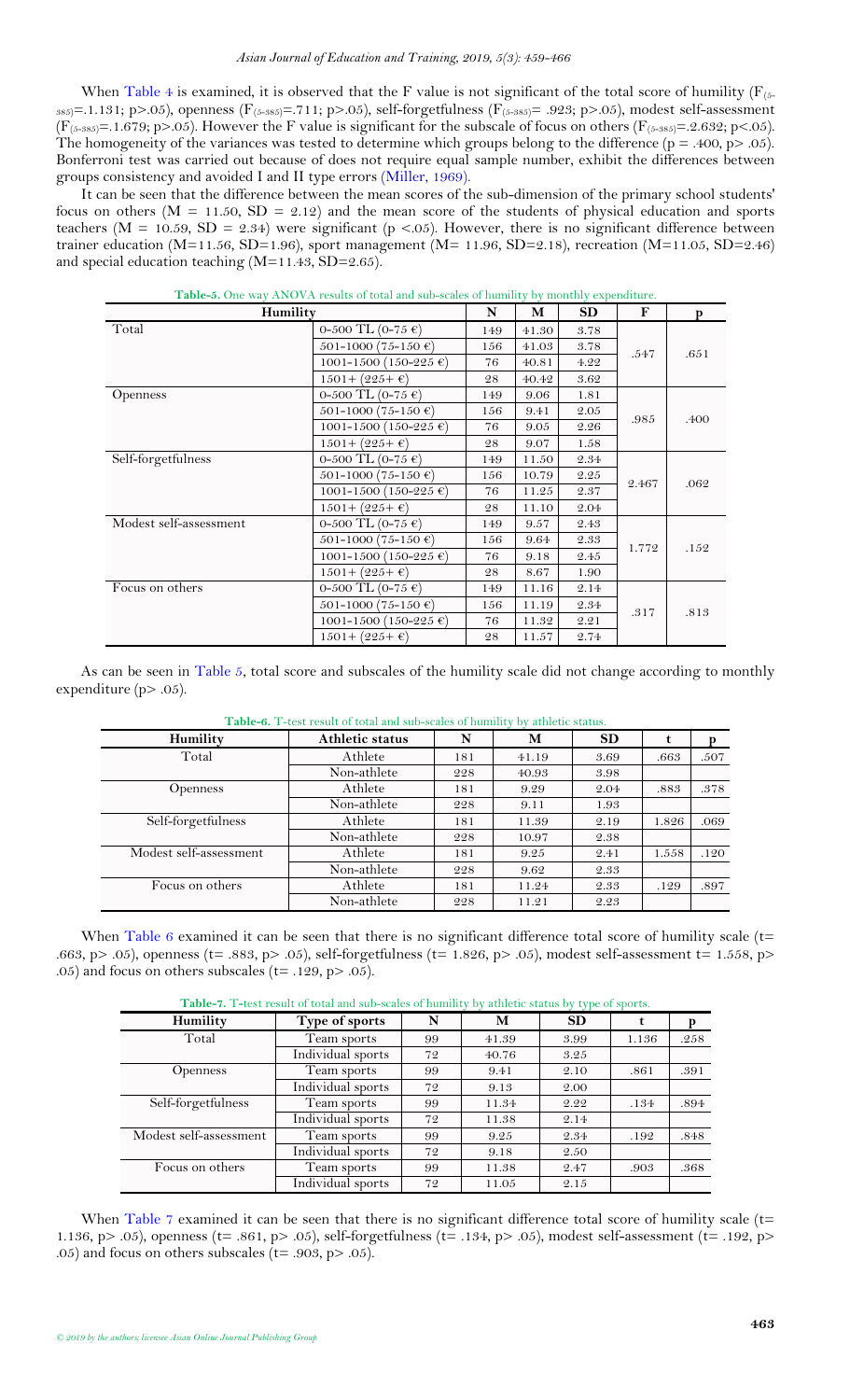*Asian Journal of Education and Training, 2019, 5(3): 459-466*

<span id="page-5-1"></span>

| Humility               |             | N  | M     | <b>SD</b> | F     | p    |
|------------------------|-------------|----|-------|-----------|-------|------|
| Total                  | $0-1$ year  | 19 | 40.10 | 3.79      |       |      |
|                        | $2-4$ years | 56 | 41.55 | 3.66      |       |      |
|                        | 5-7 years   | 48 | 40.66 | 3.53      | 1.149 | .335 |
|                        | 8-10 years  | 31 | 41.16 | 3.52      |       |      |
|                        | $10+$ years | 27 | 42.03 | 4.04      |       |      |
| <b>Openness</b>        | 0-1 year    | 19 | 9.31  | 2.21      |       |      |
|                        | 2-4 years   | 56 | 9.66  | 1.90      |       |      |
|                        | 5-7 years   | 48 | 8.97  | 1.90      | 1.101 | .358 |
|                        | 8-10 years  | 31 | 8.90  | 2.24      |       |      |
|                        | $10+ years$ | 27 | 9.51  | 2.20      |       |      |
| Self-forgetfulness     | $0-1$ year  | 19 | 11.00 | 2.51      |       |      |
|                        | $2-4$ years | 56 | 11.51 | 2.09      |       |      |
|                        | 5-7 years   | 48 | 10.93 | 1.89      | 1.805 | .130 |
|                        | 8-10 years  | 31 | 11.38 | 2.45      |       |      |
|                        | $10+$ years | 27 | 12.25 | 2.17      |       |      |
| Modest self-assessment | 0-1 year    | 19 | 9.15  | 2.21      |       |      |
|                        | 2-4 years   | 56 | 8.82  | 2.36      |       |      |
|                        | 5-7 years   | 48 | 9.35  | 2.46      | 1.662 | .161 |
|                        | 8-10 years  | 31 | 10.12 | 2.77      |       |      |
|                        | $10+$ years | 27 | 8.92  | 1.81      |       |      |
| Focus on others        | $0-1$ year  | 19 | 10.63 | 2.19      |       |      |
|                        | 2-4 years   | 56 | 11.55 | 2.41      |       |      |
|                        | $5-7$ years | 48 | 11.39 | 2.33      | .996  | .411 |
|                        | 8-10 years  | 31 | 10.74 | 2.40      |       |      |
|                        | $10+$ years | 27 | 11.33 | 2.13      |       |      |

**Table-8.** One way ANOVA results of total and sub-scales of humility by sports year.

As can be seen in [Table 8,](#page-5-1) it was found that the total score and the subscales of the humility did not differ significantly according to the sport year ( $p$  > .05).

**Table-9.** One way ANOVA results of total and sub-scales of humility by the best athletic scores.

<span id="page-5-2"></span>

|                        | Humility                 | N  | М     | SD       | F     | p       | Bonferroni |
|------------------------|--------------------------|----|-------|----------|-------|---------|------------|
| Total                  | N <sub>o</sub>           | 53 | 41.56 | 3.44     |       |         |            |
|                        | Province competition     | 30 | 40.86 | 4.03     | .348  | .791    |            |
|                        | Region competition       | 34 | 41.35 | 3.79     |       |         |            |
|                        | Turkey competition       | 45 | 40.93 | 3.73     |       |         |            |
| <b>Openness</b>        | N <sub>o</sub>           | 53 | 9.60  | 1.81     |       |         |            |
|                        | Province competition     | 30 | 8.80  | 2.09     | 1.218 | .305    |            |
|                        | Region competition       | 34 | 9.55  | 1.94     |       |         |            |
|                        | Turkey competition       | 45 | 9.15  | 2.38     |       |         |            |
| Self-forgetfulness     | N <sub>o</sub>           | 53 | 11.71 | 1.98     |       |         |            |
|                        | Province competition     | 30 | 11.33 | 2.32     | .868  | .459    |            |
|                        | Region competition       | 34 | 11.55 | 2.32     |       |         |            |
|                        | Turkey competition       | 45 | 11.02 | 2.28     |       |         |            |
| Modest self-assessment | No(a)                    | 53 | 8.96  | 2.10     |       |         |            |
|                        | Province competition (b) | 30 | 9.90  | 2.68     | 3.542 | $.016*$ | d > c      |
|                        | Region competition (c)   | 34 | 8.38  | 2.11     |       |         |            |
|                        | Turkey competition (d)   | 45 | 9.84  | 2.54     |       |         |            |
| Focus on others        | N <sub>o</sub>           | 53 | 11.28 | $2.33\,$ |       |         |            |
|                        | Province competition     | 30 | 10.83 | $2.35\,$ | 1.433 | .235    |            |
|                        | Region competition       | 34 | 11.85 | 2.46     |       |         |            |
|                        | Turkey competition       | 45 | 10.91 | 2.06     |       |         |            |

 $p < 0.05$ .

When [Table 9](#page-5-2) examined, it can be seen that there is a not significant F value total score of humility ( $F_{(3-1)}$  $_{158}$ =.348; p>.05), openness (F<sub>(3-158</sub>)=1.218; p>.05), self-forgetfulness (F<sub>(3-158</sub>)= .868; p>.05) and focus on others (F<sub>(3-158</sub>)=  $_{158}$  = 1.433; p>.05). However there is significant F value self-assessment subscale (F<sub>(3-158)</sub>=3.542; p<.05). The homogeneity of the variances was tested to determine which groups belong to the difference (p = .379, p> .05) and Bonferroni test was carried out.

Mean scores of self-assessment subscale of athletes who has the best score in a Turkey competition (M= 9.84, SD=2.54) significantly higher than has the best score in a regional competition ( $M = 8.38$ , SD = 2.11). There is no significant diffrence between the athletes who does not have any top three score mean (M= 8.96, SD=2.10) and athletes who has the best score in a province competition  $(M=9.90, SD=2.68)$ .

# <span id="page-5-0"></span>**4. Discussion and Result**

The main purpose of the current research is to examine the humility of university student athletes and nonathletes. In addition, it has been another focus of whether the humility differ according to gender, age, department and monthly expenditure. Furthermore, the humility of the athlete students according to their sports type, sports years and the best athletic scores was investigated. While interpreting the findings, both studies on humility and studies on narcissism were evaluated.

In the light of the findings, the total score and sub-dimensions of humility in the present study did not differ significantly by gender. Similarly, in another study with university students, it was reported that the total score of humility did not differ according to gender (Aksoy *et al.*[, 2017\)](#page-7-15). [Guven \(2019\)](#page-7-18) also stated in his doctoral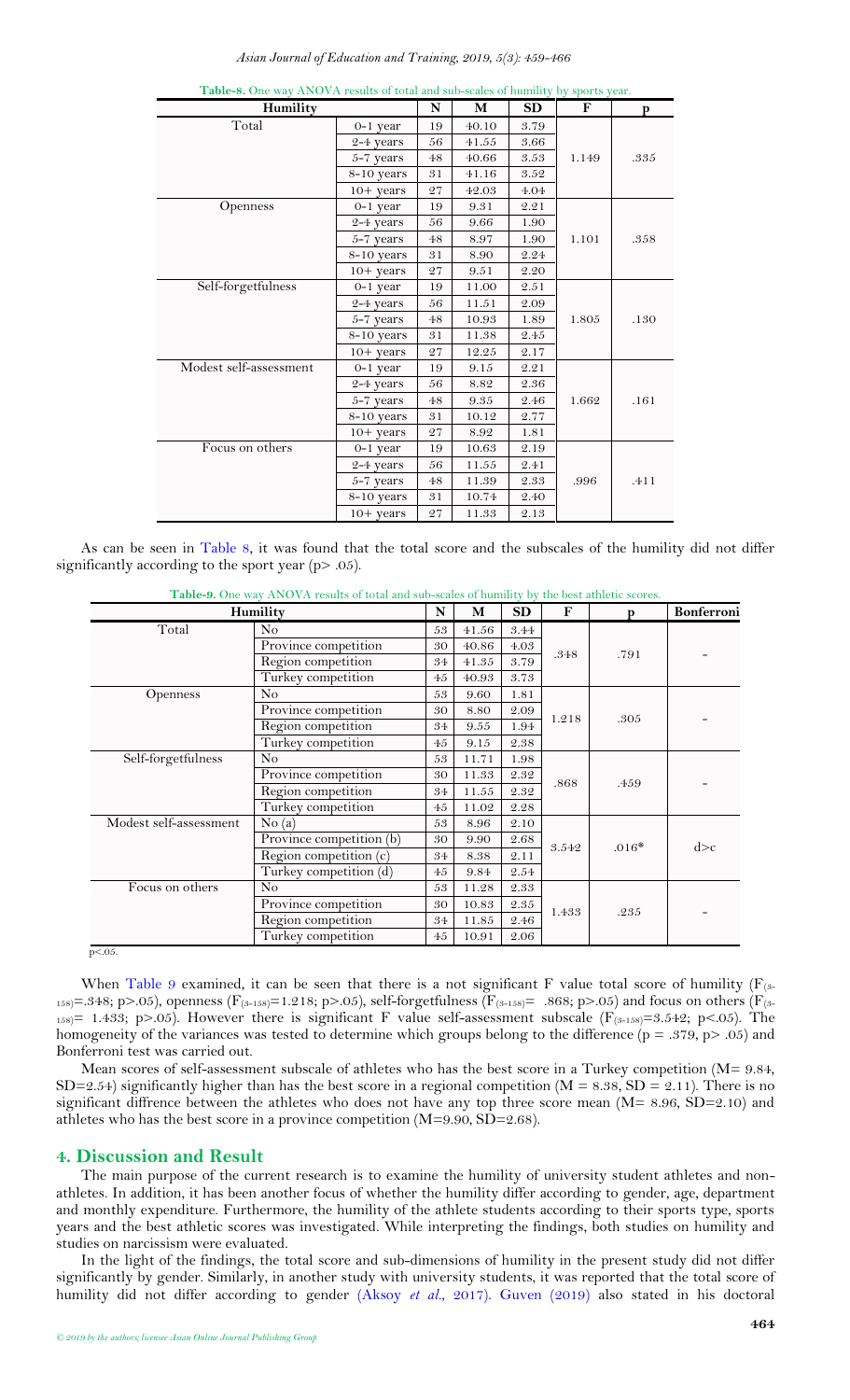dissertation with 2557 adult sample group that the total score of humility did not differ significantly according to gender. [Exline and Geyer \(2004\)](#page-7-19) also found that there was no significant relationship between gender and humility. Similarly, [Vural \(2016\)](#page-7-20) and [Gediksiz \(2013\)](#page-7-16) stated that total score of humility did not change according to gender in their master thesis. [Elliott \(2010\)](#page-7-0) the original owner of the scale used in this study, also reported that there was no significant difference between gender and humility. However, in another study, a significant difference was found in the self-assessment sub-dimension of university students in favor of male and in favor of female in the sub-dimensions of focus on others, but it was reported that general humility did not differ significantly according to gender [\(Karademir, 2019\)](#page-7-21). [Türkçapar and Karademir \(2016\)](#page-7-14) indicated that the sub-dimensions did not differ significantly by gender, but that the total score of humility was significantly higher than that of females. The majority of the studies examined were not interested in the sub-dimensions that were processed with the total score of humility. In this respect, it can be considered that there is no significant difference in the total score of humility in terms of gender and it is similar to the findings in our present study.

Another independent variable of the study was age that there was no significant difference between the total score of humility and its subscales. [Guven \(2019\)](#page-7-18) in his doctoral dissertation with 18-65 participants, found that the total score of humility by age did not change significantly. However, many studies have reported that humility does not differ significantly by age [\(Elliott, 2010;](#page-7-0) [Türkçapar and Karademir, 2016;](#page-7-14) [Vural, 2016;](#page-7-20) [Aksoy](#page-7-15) *et al.*, 2017).

According to the departments included in the study, it was examined whether the humility differed or not. In the sub-dimension of focus on others, it was found that the students in the primary teaching department had significantly higher scores than the physical education and sports teacher students. It was also found that the mean score of total humility did not differ significantly in the other sub-dimensions. When the items of the subdimension of focus on others are examined, it can be thought that the individual expresses humility through others. It was found that the focus on others sub-dimension had a positive correlation with empathy [\(Elliott, 2010\)](#page-7-0). Accordingly, [Ekinci and Aybek \(2010\)](#page-7-22) compared the empathic tendencies of university students in different departments and found that the empathic tendencies of primary school students were higher than those of philosophy teachers. However, it can also be considered that empathy skills may be more developed since classroom teacher students are interested in the younger age group. They may be considered to have a higher score than the sub-dimension of focusing on others, as they may be more empathic.

It was found that the total score of humility and the total score obtained from the sub-dimensions did not differ significantly according to the monthly expenditure situation. [Vural \(2016\)](#page-7-20) stated that humility does not differ significantly according to income status, which may be due to the high number of middle income participants in the study. [Gediksiz \(2013\)](#page-7-16) also found that the total score of humility did not change according to the income level in his master's thesis. [Türkçapar and Karademir \(2016\)](#page-7-14) also found that neither humility total score nor its subdimensions differed significantly according to family income level. The findings are similar to the current results.

The total scores of the students' humility and sub-dimensions did not differ significantly according to whether they are athletes or non-athletes. However, considering that there is a negative relationship between humility and narcissism [\(Guven, 2019\)](#page-7-18) it is among the findings that total narcissism scores of athletes are higher than nonathletes [\(Tazegül and Güven, 2015\)](#page-7-23). [Demirel](#page-7-24) *et al.* (2018) found that exhibitionism, which is the sub-dimension of narcissism, was significantly higher in athletes than non-athletes. However, there was no significant difference in other sub-dimensions. [Vaughan](#page-7-25) *et al.* (2019) were also stated that expert athletes scored higher than non-athletes on narcissism in their research.

The humility total scores of the students who are athletes and the scores of the sub-dimensions do not differ significantly according to the sports types. [Cavusoglu](#page-7-26) *et al.* (2017) also found that the level of narcissism did not differ significantly according to the sports branch. However, [Vaughan](#page-7-25) *et al.* (2019) were stated that individual athletes scored higher than team athletes on narcissism. It can be the different culture may be the reason.

The humility total scores of the students who are athletes and the scores of the sub-dimensions do not differ significantly according to the sports year. Whether the sport year is 1 year or more than 10 years, humility does not differ significantly. The reason for this is that, based on the findings of scores, it can be thought that the scores in this process are more effective in humility than in the sports year.

The humility total scores of the students who are athletes, the openness, self-forgetfulness and focus on the others do not differ significantly according to athletic scores. But in modest self-assessment sub-scale, the average score of athletes who have the best athletic score in a Turkey competition higher than athletes who have the best athletic score in a regional competition. In fact, this finding seems to be proof of a Turkish proverb, "Empty spike stands upright". In this metaphor, the spike is likened to a human being, and it is expressed that it can stand upright when it is empty and its head will bend forward when it is full. Considering that humility can also be highly influenced by cultural characteristics, the humility of athletes with a higher athletic score may also be higher. On the other hand, the superiority complex versus the inferiority complex that [Adler \(2004\)](#page-7-27) mentions in the theory of individual psychology may be another reason. According to Adler, more or less inferiority lies beneath the superiority complex. Accordingly, athletes with a lower athletic score may be considered less humble due to the superiority complex.

In summary, the total score and sub-dimensions of humility in the present study did not differ significantly by gender, age, monthly expenditure, athletic status (athletes or non-athletes), sport type and sport year. However, in the sub-dimension of focus on others, it was found that the students in the primary teaching department had significantly higher scores than the physical education and sports teacher students. In modest self-assessment subscale, the average score of athletes who have the best athletic score in a Turkey competition higher than athletes who have the best athletic score in a regional competition.

### <span id="page-6-0"></span>**5. Limitations and Future Directions**

The current study is characterized by a number of limitations. The study relied on the Turkish sample and the study group relatively small. Related to this issue, it can be considered different culture and large study groups for the future studies. Different variables that can predict to humility for university student athletes or elite athletes can be take into account for the future studies.